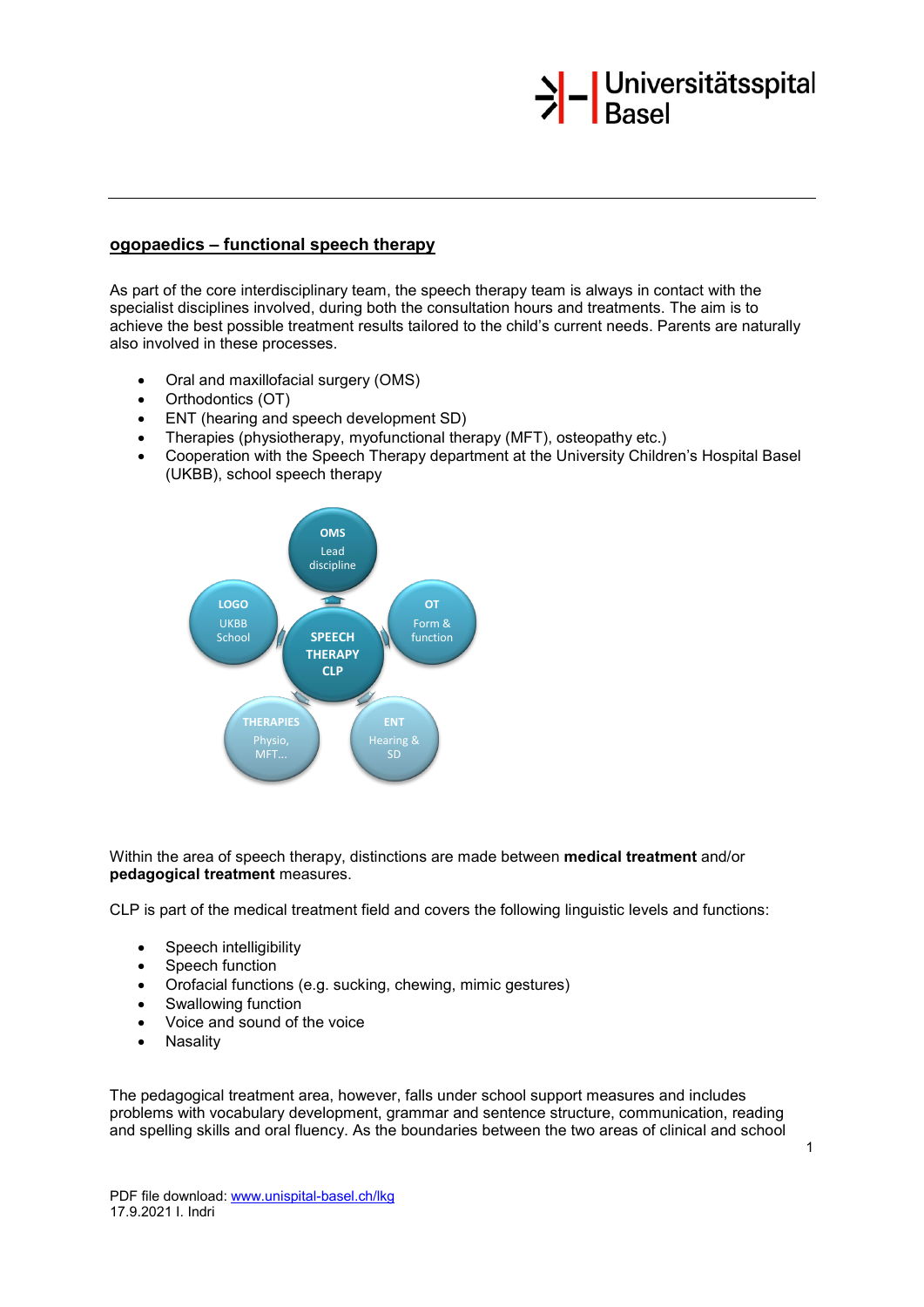# >|-<br>Basel

speech therapy often merge, the cleft-specific treatment can be combined with the speech therapy from local speech therapy services as part of the defined therapy programme. Experience has shown that the resulting professional collaboration has a highly beneficial effect for the child.

When is speech therapy used for CLPs? Below is an overview of speech therapy diagnosis, treatment and consulting before birth and up to the age of 20 or beyond:

| Prenatal                                                                                                                                                                                                                             | <b>Birth</b> | <b>Postnatal</b>                                                                                      | <b>OP</b> | <b>Postoperative checks</b>                                                                                                                                                                  | Checks up to age 2<br>(twice a year)                                                                                         | Checks from age 2 -<br>20 (annually or<br>longer)                                                                            |
|--------------------------------------------------------------------------------------------------------------------------------------------------------------------------------------------------------------------------------------|--------------|-------------------------------------------------------------------------------------------------------|-----------|----------------------------------------------------------------------------------------------------------------------------------------------------------------------------------------------|------------------------------------------------------------------------------------------------------------------------------|------------------------------------------------------------------------------------------------------------------------------|
| Consulting:<br><b>Therapies</b><br><b>Treatment duration</b><br><b>Network</b><br>Therapist search<br>Financing                                                                                                                      |              | Preoperative muscular<br>stimulations<br>Difficulties sucking and<br>swallowing<br>Nutrition problems |           | Postoperative muscular<br>stimulations<br>Scar treatment<br>Basic treatment for<br>primary functions --><br>as preparation for<br>secondary functions,<br>specifically speech<br>development | Monitoring of:<br>Speech and<br>language<br>development<br>Lip & tongue<br>swallowing function<br>Sound of<br>voice/nasality | Localisation of:<br>Speech and language<br>functions<br>CLP-specific<br>articulation difficulties<br>Sound of voice/nasality |
| Speech therapy as a hub function – locally, Switzerland-wide and in neighbouring countries<br>Regular specialist exchanges with the disciplines involved<br>Network connections to speech therapy services in the place of residence |              |                                                                                                       |           |                                                                                                                                                                                              |                                                                                                                              |                                                                                                                              |
| <b>Indri 2021</b>                                                                                                                                                                                                                    |              |                                                                                                       |           |                                                                                                                                                                                              |                                                                                                                              |                                                                                                                              |

## **Before and after birth**

The speech therapy consultation starts before birth. An initial discussion with the parents about the treatment protocol takes place in the University CLP Centre in Basel. After the birth, gentle manual stimulations can be used as required to work towards developing the swallowing mechanism and subsequently speech after closure of the cleft, taking into consideration the anatomical conditions. This can stimulate the early motor patterns for the primary functions of swallowing, sucking, biting, chewing and breathing, so that the subsequent secondary functions of speech and language can be established. This specific therapy in the orofacial area is considered to be sensorimotor treatment.

## **After the operation**

In many cases, a functional measure is indicated in the initial phase after the operation. This ensures that the scar tissue can heal without delay and the muscle function can be activated and strengthened as quickly as possible.

These preoperative and postoperative stimulations are measures for orienting the tongue and supporting oral food intake. They take place in close cooperation with the informed parents and are performed several times a day at very short intervals during the child's normal care routine.

Treatment at this age is therefore a form of preparatory therapy. It is a holistic basic therapy before, or in parallel with, subsequent speech therapy and can be used for cleft-specific speech, voice and swallowing difficulties in all age groups.